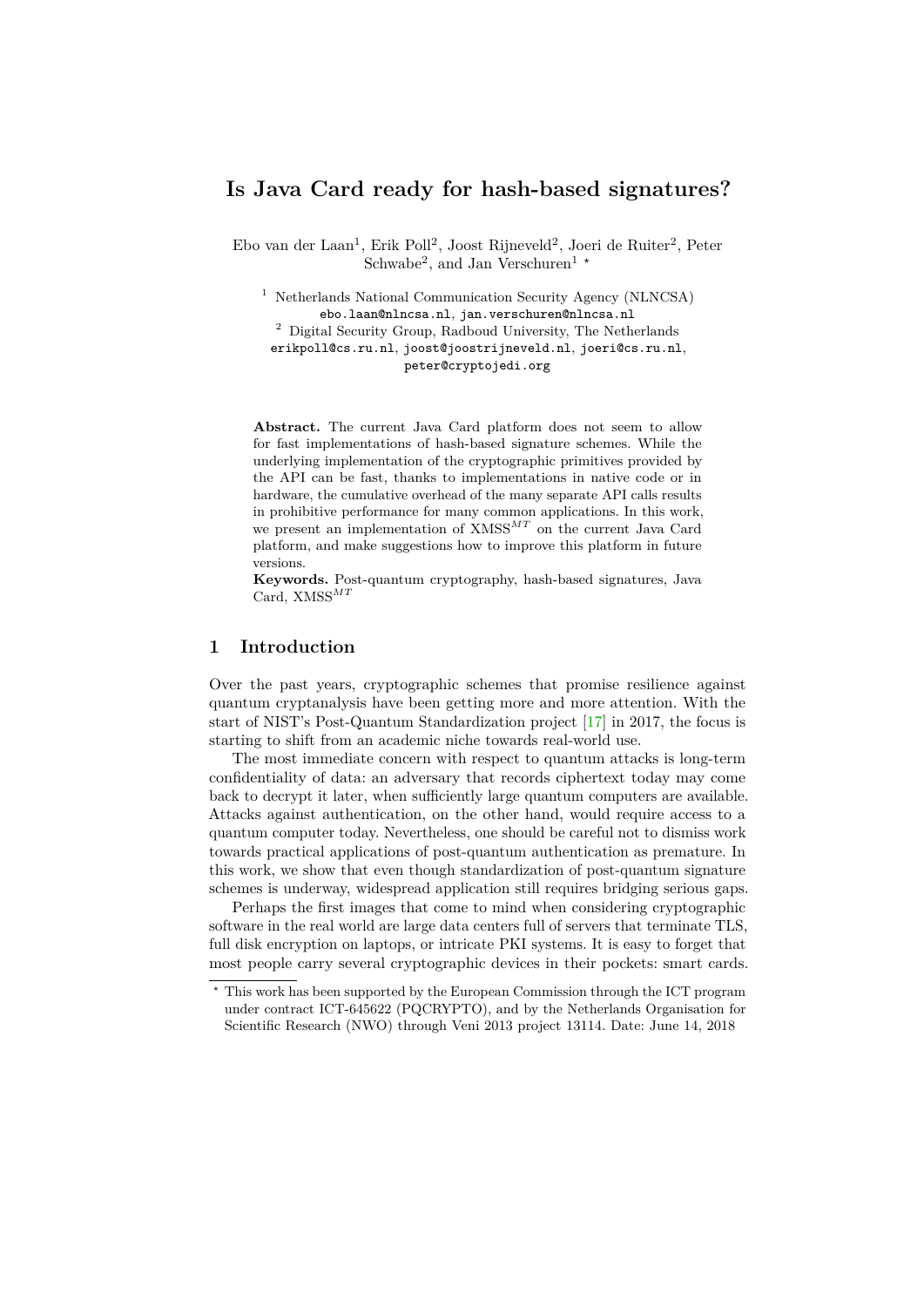<span id="page-1-2"></span>With estimates of over 10 billion<sup>[3](#page-1-0)</sup> "secure elements" sold globally in 2018 [\[7\]](#page-14-0), this is undeniably an important market.

Smart cards are often used as authentication token – in an asymmetric-key setting, the card then stores the private key and uses it to generate signatures. We examine a practical use case: setting up VPN connections using the popular OpenVPN application, for which we implemented a state-of-the-art post-quantum signature scheme. Specifically, we implement the hash-based signature scheme  $XMSS<sup>MT</sup>$  [\[11,](#page-15-1)[10\]](#page-15-2) (described in Section [2\)](#page-1-1) on the Java Card platform.  $XMSS<sup>MT</sup>$  is a stateful signature scheme; a smart card implementation can conveniently record this state alongside the key material, hiding the complexity of the statefulness from the applications that use the functionality offered by the card. Section [3](#page-5-0) describes the Java Card platform and OpenVPN use case in more detail.

We are not the first to implement hash-based signatures on a smart card. In 2013, Hülsing, Busold and Buchmann implemented a variant of XMSS on an Infineon-produced smart card [\[6\]](#page-14-1); their work makes even on-card key generation practical – something that cannot possibly be said of our implementation. This is done by building upon earlier work [\[18\]](#page-15-3) where so-called 'BDS traversal' [\[5\]](#page-14-2) was used on an 8-bit AVR, and expanding it to the multi-tree scheme that would later evolve into XMSS*MT* . Crucially, their work uses low-level access to the underlying hardware, which is not publicly available or portable across manufacturers.

As alluded to earlier, and as is reflected by the question in the title of this paper, the results of this work are somewhat demoralizing. With signatures taking just shy of a minute (and a subsequent preparation step well over a minute and a half), for many use cases this is impractical; see Section [4.2](#page-9-0) for a more detailed analysis. The main contribution of this work is clearly not to present speed records, but instead to provide a proof-of-concept and directions on how to improve the situation. Section [4](#page-6-0) discusses our implementation of  $XMSS<sup>MT</sup>$ ; the issues we identify carry over into Section [5,](#page-10-0) where we provide suggestions for future improvements that could help make hash-based signature schemes more practical on the Java Card platform. The Java Card API has been extended in the past to support new protocols (notably the SAC/PACE protocol used in passports [\[14](#page-15-4)[,3\]](#page-14-3)), so we can expect future extensions when applications begin to require support for post-quantum cryptography.

**Availability of software.** We place all software presented in this paper into the public domain to maximize reusability of our results. It is available for download at <https://joostrijneveld.nl/papers/javacard-xmss>.

# <span id="page-1-1"></span>**2 XMSS***MT*

In [\[11\]](#page-15-1), Hülsing, Rausch and Buchmann propose XMSS*MT* , the current state of the art in (stateful) hash-based signatures. This scheme does not stand on its own, though, as hash-based signatures go back all the way to the 1970s when

<span id="page-1-0"></span><sup>&</sup>lt;sup>3</sup> Half of these are SIM cards; financial and governmental applications make up most of the remainder.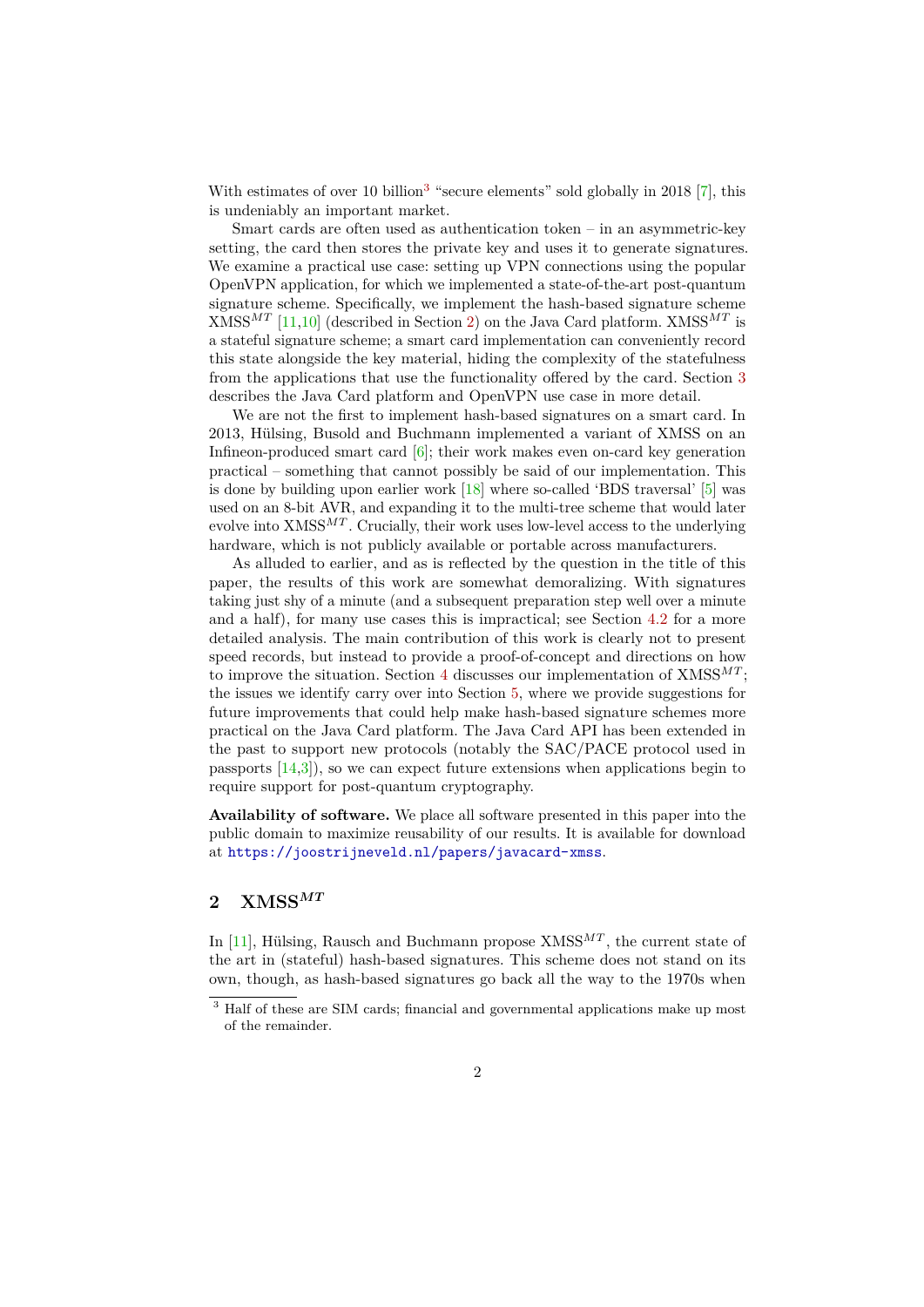<span id="page-2-2"></span>they were first described by Merkle [\[16\]](#page-15-5). These schemes are characterized by their very conservative security assumptions, relying only on the existence of a secure one-way function; the provably minimal assumption required for any signature scheme to exist [\[19\]](#page-15-6).

As research is progressing and the need for post-quantum cryptography is becoming more urgent, standardization efforts are starting to take shape. This is not only limited to the aforementioned project by NIST, but also ISO and the IETF have shown interest. The latter is relevant in particular, since at the time of writing a 'Request For Comments' describing XMSS and XMSS*MT* [\[10\]](#page-15-2) has just been published. Our implementation is compatible with XMSS*MT* as specified in RFC 8391, and we refer to this document for a detailed technical specification. We limit the description in this section to that which is required as a preliminary for the discussions in the remainder of this paper.

### <span id="page-2-1"></span>**2.1 WOTS<sup>+</sup>**

Before describing  $XMSS^{MT}$ , it is useful to separately define  $WOTS^{+}$  [\[9\]](#page-15-7), a variant of the Winternitz One-Time Signature (WOTS) scheme.

**Parameters.** WOTS<sup>+</sup> is a one-time signature scheme: a private key must not be used to sign more than one *n*-byte message, where *n* is a parameter defined at the time of key generation. Additionally, a parameter *w* signifies a trade-off between signature size and computation time.

To describe the resulting scheme, we use derived values  $\ell_1$ ,  $\ell_2$  and  $\ell$ , defined as  $\ell_1 := \lceil \frac{8n}{\log_2(w)} \rceil$ ,  $\ell_2 := \lfloor \frac{\log_2(\ell_1 \cdot (w-1))}{\log_2(w)} \rfloor$  $\lfloor \frac{(l_1 \cdot (w-1))}{\log_2(w)} \rfloor + 1$ , and  $\ell := \ell_1 + \ell_2$ . For the remainder of this paper, we fix the parameters<sup>[4](#page-2-0)</sup>  $n = 32$  and  $w = 16$ . This leads to  $\ell_1 = 64$ and  $\ell_2 = 3$ , and thus  $\ell = 67$ .

**Keys.** A WOTS<sup>+</sup> private key consists of  $\ell$  random values of *n* bytes. In practice, these are derived from an *n*-byte seed using a pseudo-random generator. The corresponding public key is derived by applying a so-called chaining function *F* to the values in private key  $w - 1$  times. The result consists of the  $\ell$  chain heads (i.e. the last computed nodes) of *n* bytes each.

This public key can be compressed to an *n*-byte value by interpreting the  $\ell$ heads as leaf nodes of a hash tree. Note that this tree is almost a binary tree; this so-called  $\ell$ -tree is constructed by hashing two neighboring nodes to construct a parent node on a higher layer, and simply raising the last node to the next layer if the number of nodes on that layer is odd. The root of this tree is the de facto  $WOTS^+$  public key, and we will refer to it as such.

**Signatures.** Assuming an *n*-byte message *m*, this is split into  $\ell_1$  chunks of  $\log_2(w)$ bits, which are interpreted as integers  $m_1$  to  $m_{\ell_1}$ . The chaining function  $F$  is then applied  $m_i$  times to the *i*-th value of the private key, and the output is included

<span id="page-2-0"></span><sup>&</sup>lt;sup>4</sup> One could consider  $w = 4$ , to speed up the computation at the cost of additional signature size. While the RFC [\[10\]](#page-15-2) does not specify a specific parameter set, it does explicitly mention  $w = 4$  as an option for this purpose.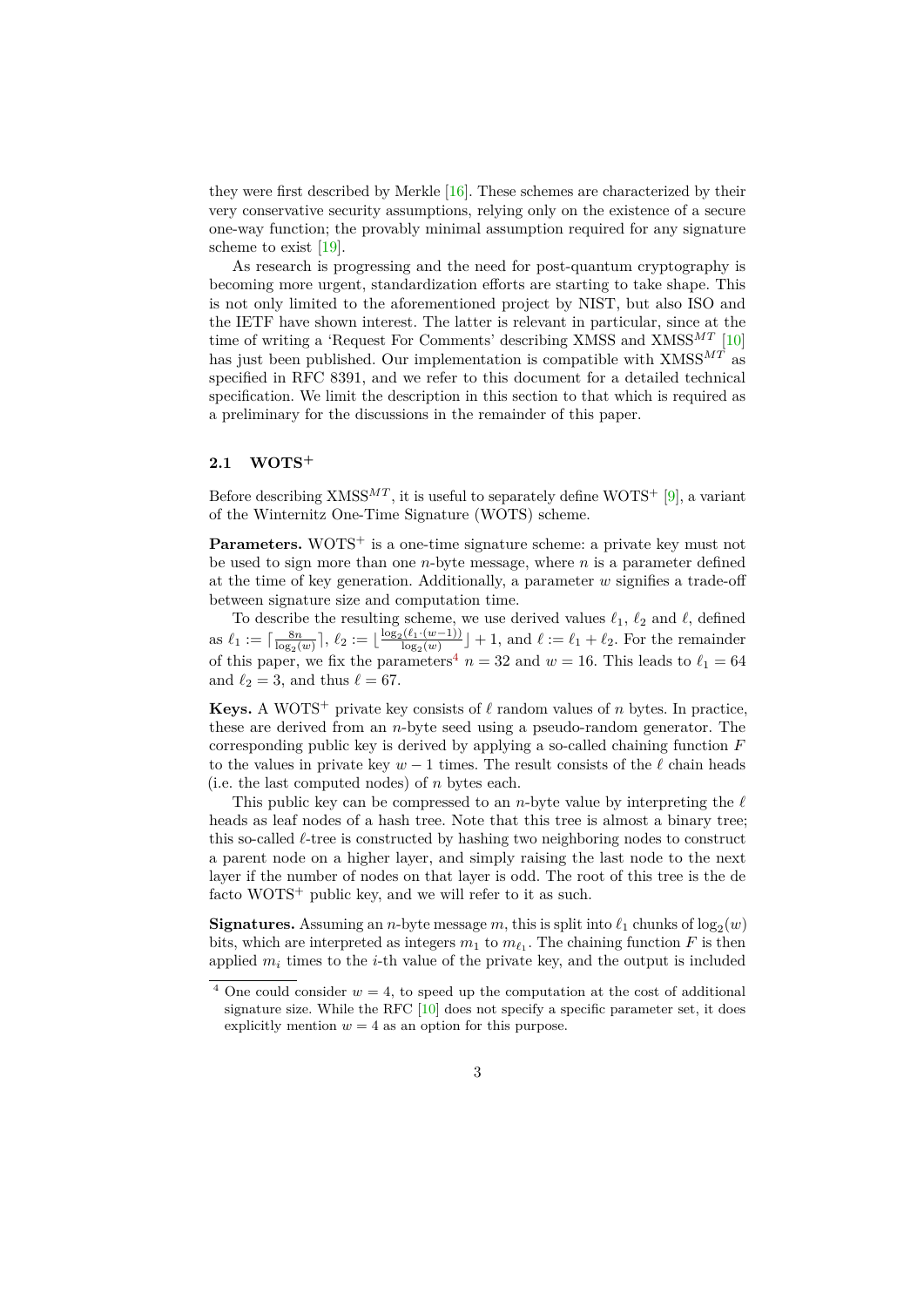<span id="page-3-2"></span>as part of the signature. Given a message *m* and such outputs, verification means completing the chains by applying the chaining function an additional  $w - 1 - m_i$ times and checking that these values combine to form the public key.

The careful reader will have noticed two issues: there were  $\ell$  (and not  $\ell_1$ ) chain heads that make up the public key, and given a signature on a message *m*, it is easy to forge a signature for some messages  $m'$  by simply applying the chaining function  $m'_i - m_i$  times<sup>[5](#page-3-0)</sup>. To remedy this, WOTS<sup>+</sup> signatures include a checksum, computed by signing the base-*w* representation of  $C = \sum_{i=1}^{\ell_1} (w - 1 - m_i)$ , i.e.  $(C_1, \ldots, C_{\ell_2})$ . This prevents forgery, since an increase in any  $m_i$  results in a decrease in  $C$  and thus at least one  $C_j$ .

**Functions.** In the above description, we have left the chaining function *F* unspecified, and have not defined how the hash tree is constructed. These functions are instantiated using a tweaked variant of SHA-256 in the parameter sets we consider in this work<sup>[6](#page-3-1)</sup>. To ensure collision resilience and to mitigate multi-function and multi-target attacks [\[13\]](#page-15-8), each application of this function not only hashes the above-described input, but additionally includes a domain separator, a unique 'address' and a key, as well as applying a mask.

For ease of exposition, we omit the specifics of these constructions here, and only touch upon the relevant aspects in Section [5.](#page-10-0)

### **2.2 Hash trees**

Having established  $WOTS^+$  as a one-time signature scheme, we now expand this into the many-time signature scheme XMSS [\[4\]](#page-14-4). In essence, XMSS consists of many instances of WOTS<sup>+</sup> and a hash tree to authenticate them.

**Keys.** Consider a binary hash tree of height  $h$ , i.e., a tree with  $2^h$  leaf nodes. We associate a WOTS<sup>+</sup> key pair with each leaf, allowing for  $2<sup>h</sup>$  signatures. The XMSS private key simply provides a seed from which to generate the WOTS<sup>+</sup> private keys; the  $WOTS^+$  public keys are then derived by applying the chaining function, as described above. Then, by computing a binary hash tree on top of the WOTS<sup>+</sup> public keys, one derives the XMSS public key: the root node of the tree.

**Signatures.** By the above construction, it is straight-forward to see that an XMSS signature mostly consists of a WOTS<sup>+</sup> signature, complemented by an index to indicate which  $WOTS^+$  private key was used. However, the verifier does not hold the corresponding  $WOTS^+$  public key required to verify the signature. Instead they compute what the  $WOTS^+$  public key should be, based on the presented signature – note that this process is exactly the same as verifying a  $WOTS<sup>+</sup>$  signature, omitting actual comparison to the public key. This effectively gives the verifier one leaf node in the hash tree. To compare to the root node (i.e. the XMSS public key), the verifier requires nodes along the path to the root of the tree. This path is referred to as the 'authentication path', and it can be seen that the signer must include *h* additional nodes. See Figure [1.](#page-4-0)

<span id="page-3-0"></span><sup>&</sup>lt;sup>5</sup> This requires that  $m'_i \geq m_i$  for all *i*, but this is sufficiently likely even for random *m*.

<span id="page-3-1"></span> $^6$  A common and often more natural instantiation relies on the Keccak-based SHAKE  $[2]$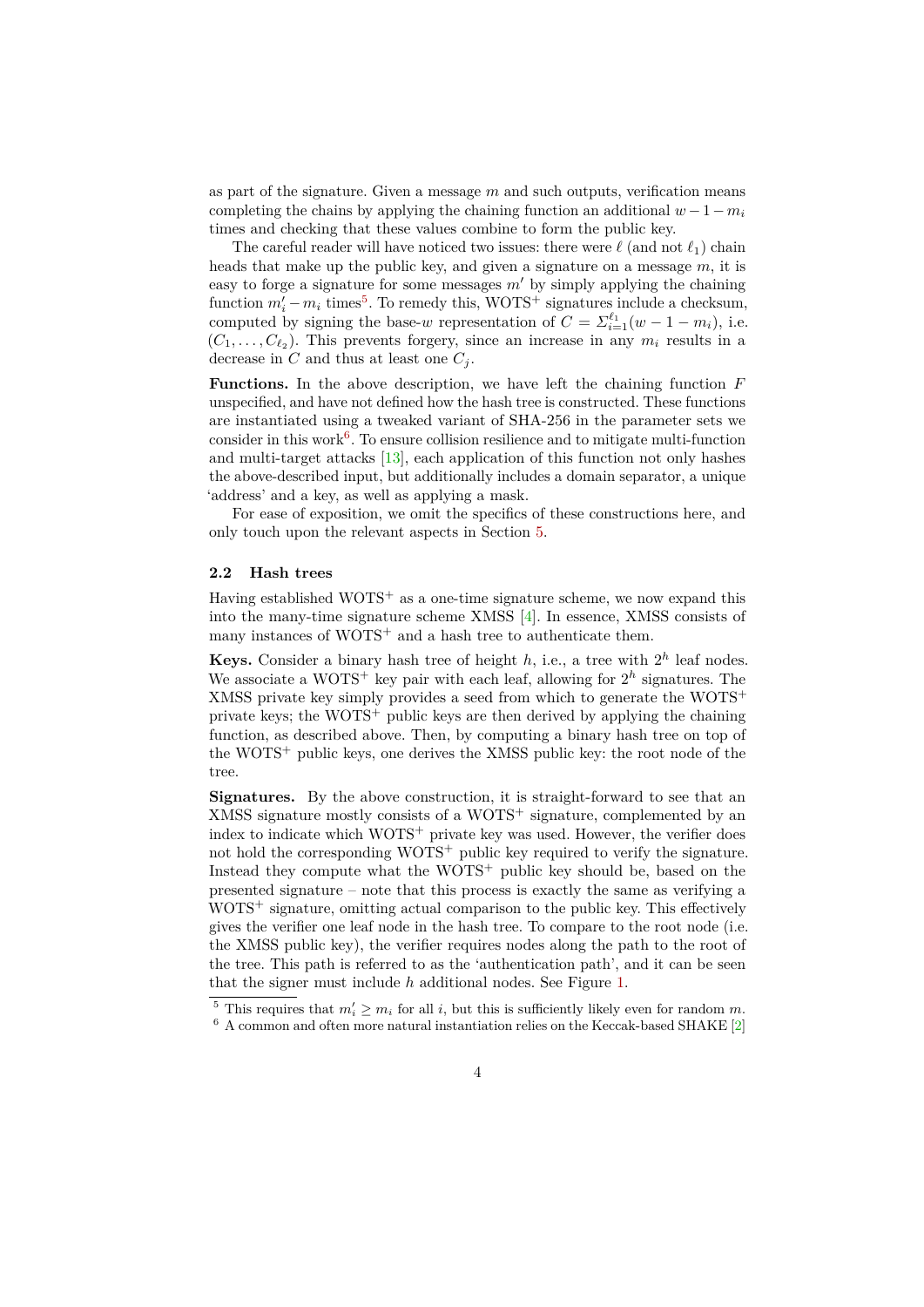<span id="page-4-1"></span>

<span id="page-4-0"></span>Fig. 1. The authentication path to authenticate the fifth leaf is shown in grey. [\[12\]](#page-15-9)

**The state.** When introducing the notion of many WOTS<sup>+</sup> key pairs linked to one XMSS public key, it is crucial to prevent re-using these one-time key pairs. Conceptually, this is trivially accomplished by iterating through the leaf nodes sequentially. It is important to remark, however, that this implies maintaining a persistent *and changing* state across different signing operations. Depending on the specific usage scenario, this may or may not be a problem – it adds complexity in settings where a key is used by multiple processes or needs to be kept in sync across servers, but is not a concern when a key is embedded in a single system. The latter scenario describes the use case discussed in this paper. In [\[6\]](#page-14-1), the authors demonstrate that there is a strong synergy between this property and achieving forward security (but this is not part of the 'standard' XMSS scheme).

### **2.3 Chaining trees**

In order to be able to perform many signatures using the same public key, one could instantiate XMSS with a large tree. This comes at a considerable cost, as the signer needs to compute all leaf nodes when generating a signature. Specialized tree traversal algorithms [\[5\]](#page-14-2) move a large part of this cost to the key generation, but it remains a limiting factor. This is mitigated in XMSS*MT* , the multi-tree variant of XMSS. As the name suggests, this scheme makes use of a structure of trees.

On the bottom layer, a WOTS<sup>+</sup> key pair is used to sign the message. Along with the  $WOTS^+$  signature, the signer supplies an authentication path to the root of that subtree. Rather than interpreting this root as the public key, it is signed using a  $WOTS^+$  leaf of a new tree, one layer 'above' the current layer. This signature is authenticated by a path leading to the next root node, et cetera.

Considering *d* layers of trees of height  $h/d$ , this allows for  $2<sup>h</sup>$  signatures while only requiring  $h/d$  leafs on each layer to be computed to construct the authentication path (as well as opening up a whole new range of time-memory trade-offs with tree traversal [\[5\]](#page-14-2)).

Note that this trade-off leads to increased signature sizes. While an XMSS signature consists roughly of a WOTS<sup>+</sup> signature (i.e.  $67 \cdot 32$  bytes) and a number of intermediate nodes (say,  $20 \cdot 32$  bytes), an XMSS<sup>MT</sup> signature consists of multiple  $WOTS^+$  signatures. For the sake of simplicity, we now consider XMSS*MT* to be a direct generalization of XMSS, i.e. XMSS is the specific class of instances where  $d = 1$ .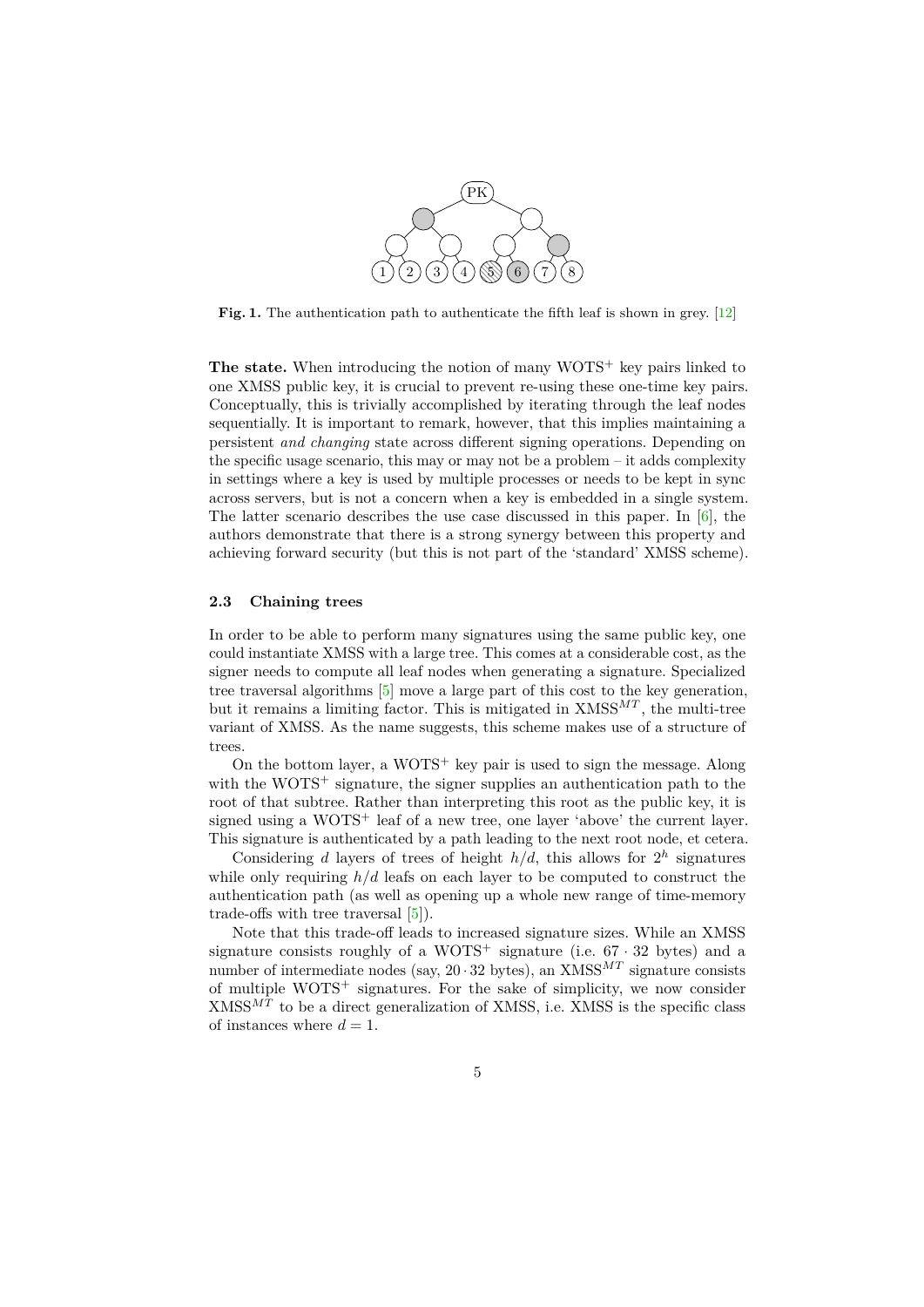### <span id="page-5-2"></span><span id="page-5-0"></span>**3 Java Card platform and limitations**

Java Card defines a standardized, vendor-independent programming platform for multi-application smart cards produced by different manufacturers. While the specification is controlled by Oracle, many of the large smart-card manufacturers<sup>[7](#page-5-1)</sup> collaborate in the 'Java Card Forum' [\[8\]](#page-14-6) in defining the platform. The platform has proven popular, with over 20 billion cards sold at the time of its twentieth anniversary in 2016 [\[20\]](#page-15-10). Java Card is often found in SIM cards and passports.

As the name suggests, Java Card is based on Java, but with many language features restricted due to the limited resources. This shows prominently in the limited availability of types – a Java Card platform is only required to support 8-bit bytes and 16-bit shorts. Similarly, Java Card inherits the class-based object-oriented style of Java, but using objects is discouraged because of size constraints; moreover, garbage collection is optional for Java Card.

The APIs for Java and Java Card differ vastly. The Java Card API is extremely limited, but does provide a range of high-level methods for standard cryptographic use cases (e.g. signature generation, key storage, block encryption). This enables developers to quickly construct applets to perform basic cryptographic operations. The implementation of the API is left to the smart-card manufacturer, allowing implementations in native code or directly in hardware. This is crucial for performance: the Java Card VM introduces considerable overhead, so implementing cryptographic primitives in Java Card bytecode would be unacceptably slow. Still, considerable overhead remains when calling these API functions, and this turns out to be a recurring theme in the rest of this paper.

An important consideration is the limited amount of memory. Typical Java Cards have in the order of tens of KiB persistent memory (EEPROM or Flash), but the transient (RAM) memory is typically only a few KiB, which is a serious bottleneck. Memory sizes can vary significantly between cards, so memory requirements should be carefully taken into account when developing applications.

Java Card is compatible with the ISO 7816 standard. This means that communication is done using APDUs (Application Protocol Data Units). These traditionally support a payload of up to 256 bytes, although recent cards support extended-length APDUs allowing longer payloads.

In this work, we focus on compatibility with Java Card version 2.2.2 to 3.0.4.

### **3.1 Considerations for the OpenVPN use case**

This work was done as part of a project involving a Java Card applet to provide authentication when establishing a VPN connection, tightly integrated into OpenVPN. The projected benefit of this was twofold: increased security and increased usability. Smart cards typically provide much more secure storage of the key material. By selecting the Java Card platform, the cross-platform applet can be easily combined with existing deployed systems. The tight integration with

<span id="page-5-1"></span> $^7$  At the time of writing, the Java Card Forum consists of Gemalto, Giesecke  $\&$  Devrient, IDEMIA, Infineon, jNet ThingX, NXP Semiconductors and STMicroelectronics [\[8\]](#page-14-6)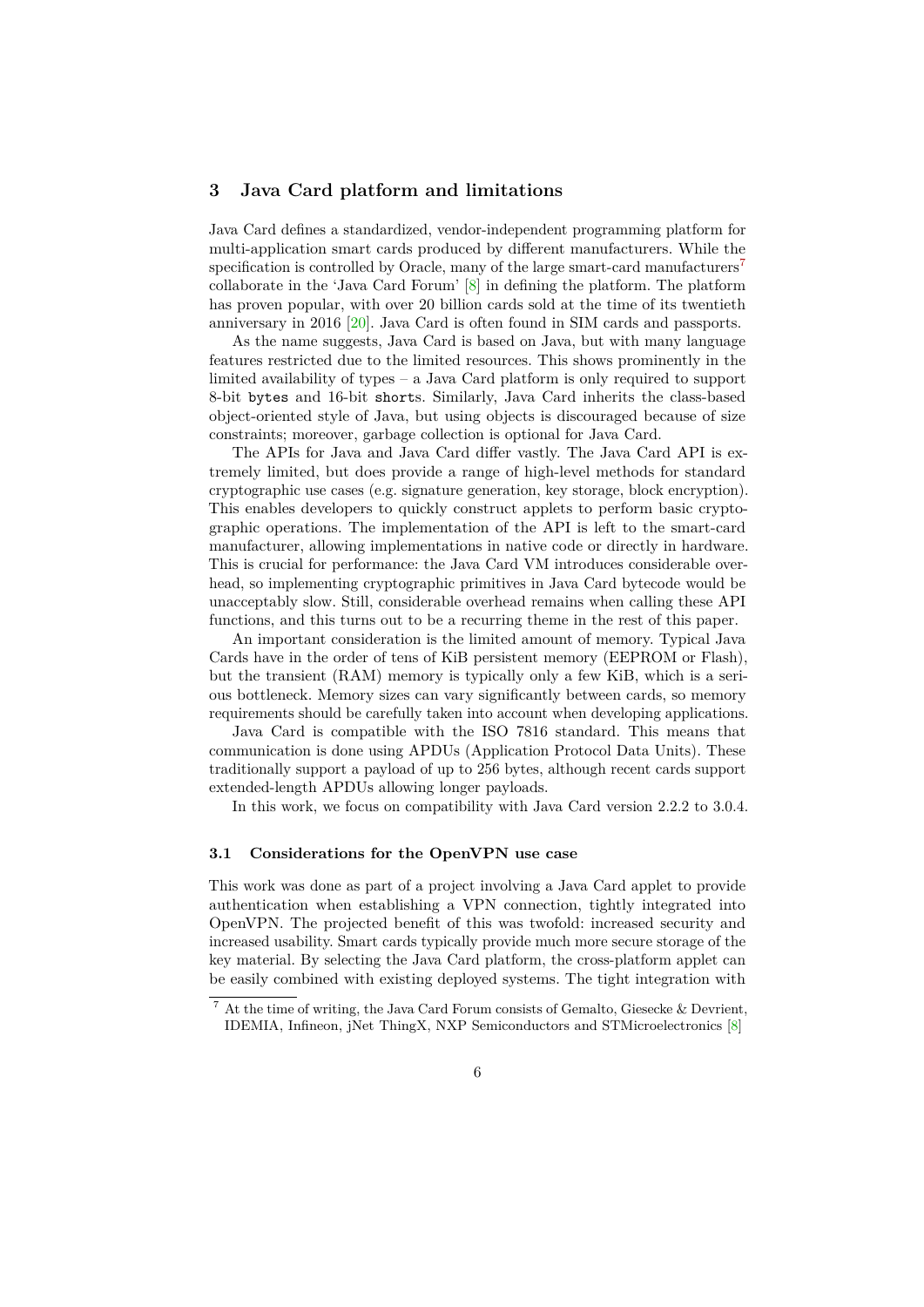<span id="page-6-2"></span>OpenVPN aims to improve the user experience: we avoid third-party middleware (which would be required for the use of more generic solutions, such as hardware tokens relying on standards like PKCS#11) and store the configuration files for OpenVPN on the card to simplify the setup process for the user.

This use case implies a set of assumptions and limitations. There is some margin in terms of signing time, as signing operations are fairly infrequent and users would expect some latency when establishing a connection. More importantly, the required throughout is low: after signing once, typical usage scenarios suggest a period of time during which the card is connected and powered, but not used to produce a new signature. Furthermore, we note that key generation can be done during issuance, and even outside of the card (assuming a secure issuance environment – this is a reasonable assumption given that initialization also involves, e.g., PIN codes). In principle, there is a nice match between these properties and the  $XMSS<sup>MT</sup>$  signature scheme. There are many timememory trade-offs that can be flexibly tweaked, and there is ample opportunity for precomputation either during key generation or idle time. However, it is important to reiterate that memory (in particular the fast RAM) is a scarce resource on the card. The next section details these trade-offs.

### <span id="page-6-0"></span>**4 Implementation**

When designing a smart card application, it is important to consider natural 'commands' that divide up and structure the computation. For a traditional RSA-2048 or ECC signature, signing a message could be a single command with a single APDU as response. For  $XMSS<sup>MT</sup>$ , signatures are several kilobytes in size and must be spread out over multiple 256-byte response APDUs. This behavior is typical for hash-based signatures on small devices  $[12]$ ; they are too large to comfortably fit in RAM but are very sequential in their construction, strongly suggesting an interface where the signature is streamed out incrementally.

There is much repetition of small subroutines to be found in the scheme. After initializing the signing routine by computing a message digest, a signature consists of a sequence of  $WOTS^+$  signatures and authentication paths. Internally, the WOTS<sup>+</sup> signatures can be decomposed further into their separate chains. The  $\ell = 67$  chains split naturally into 8 sets of 8 chains for the  $\ell_1 = 64$  message digest chains, and  $\ell_2 = 3$  chains for the checksum. For hashes of 32 bytes and  $h/d \leq 8$ , authentication paths within a subtree fit into one response APDU, and choosing  $h/d > 8$  $h/d > 8$  is not realistic on this platform because of resource constraints<sup>8</sup>. In order to reduce the latency of signature generation, we ensure that all relevant leaf nodes for the authentication path in each subtree on each layer are available in memory. We address this later in this section, and for now only note that maintaining this invariant introduces a preparation step after a signature is produced (and thus: a leaf node is consumed).

<span id="page-6-1"></span> $^8$  This would imply either computing or storing hundreds of  $\rm WOTS^+$  leaf nodes per tree layer.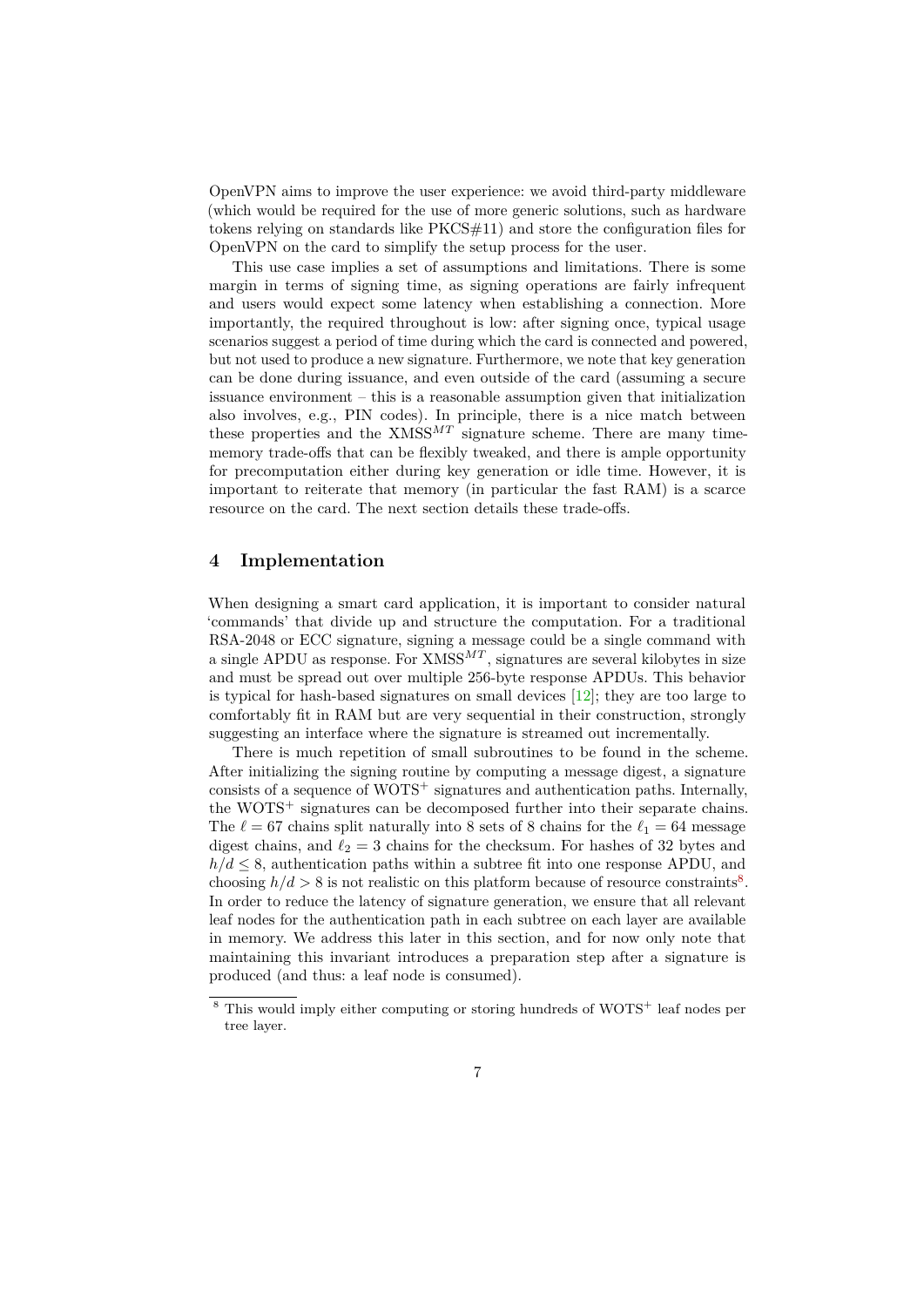<span id="page-7-2"></span>Figure [2](#page-7-0) represents these states visually. Note that each state is triggered by a command APDU, of which only the initial command contains auxiliary data (i.e. the message). These have been omitted for simplicity.



<span id="page-7-0"></span>**Fig. 2.** State diagram of the signing routine.

**Indices.** As it is crucial that the smart card cannot be coerced into re-using a leaf, the first operation should be incrementing the state index. Because Java Card does not guarantee a native 32-bit integer type, all indices are stored as tuples of two shorts, interpreted as 15-bit unsigned values (effectively ignoring the high bit). As a consequence, atomic increments are not possible without use of expensive transactions, and special care has to be taken in case of overflows – the conservative approach skips  $2^{15}$  leafs in case of card tear<sup>[9](#page-7-1)</sup>, rather than rolling back. Similar considerations apply when deriving indices of 'next' and 'previous' nodes during state generation. As we have limited *h/d* previously, internal tree indices can be represented with a single short.

**WOTS<sup>+</sup>** leaf generation. To generate a WOTS<sup>+</sup> leaf, an  $\ell$ -tree must be computed over the heads of all chains. As memory is limited, the natural choice here is to use the treehash algorithm [\[16,](#page-15-5) Section 7]. Since  $\ell = 67$  is not a power of 2, bringing the tree out of balance, there are some special cases to consider. As the value of  $\ell$  is constant for all parameters we account for, this can be simplified by manually handling these special cases after performing treehash. Altogether, this ensures that we require only 416 bytes of RAM for intermediate results when deriving a WOTS<sup>+</sup> public key.

**State (re)generation.** At least one WOTS<sup>+</sup> computation needs to be performed whenever a message is signed: exactly when signing the message digest. Without proper state management, however, one would be required to compute  $d \cdot 2^{h/d}$ WOTS<sup>+</sup> leafs to derive the authentication paths. Instead, we keep a persistent array of the leaf nodes of the current tree on each of the *d* layers. If the secret key is generated off-card, the leaf nodes of the first trees can be preloaded; alternatively, they can be computed during issuance. Similarly, the  $d-1$  WOTS<sup>+</sup> signatures that join the subtrees together can also be precomputed and cached.

<span id="page-7-1"></span><sup>&</sup>lt;sup>9</sup> The physical attack of interrupting the power supply to the card, e.g., by removing it from the reader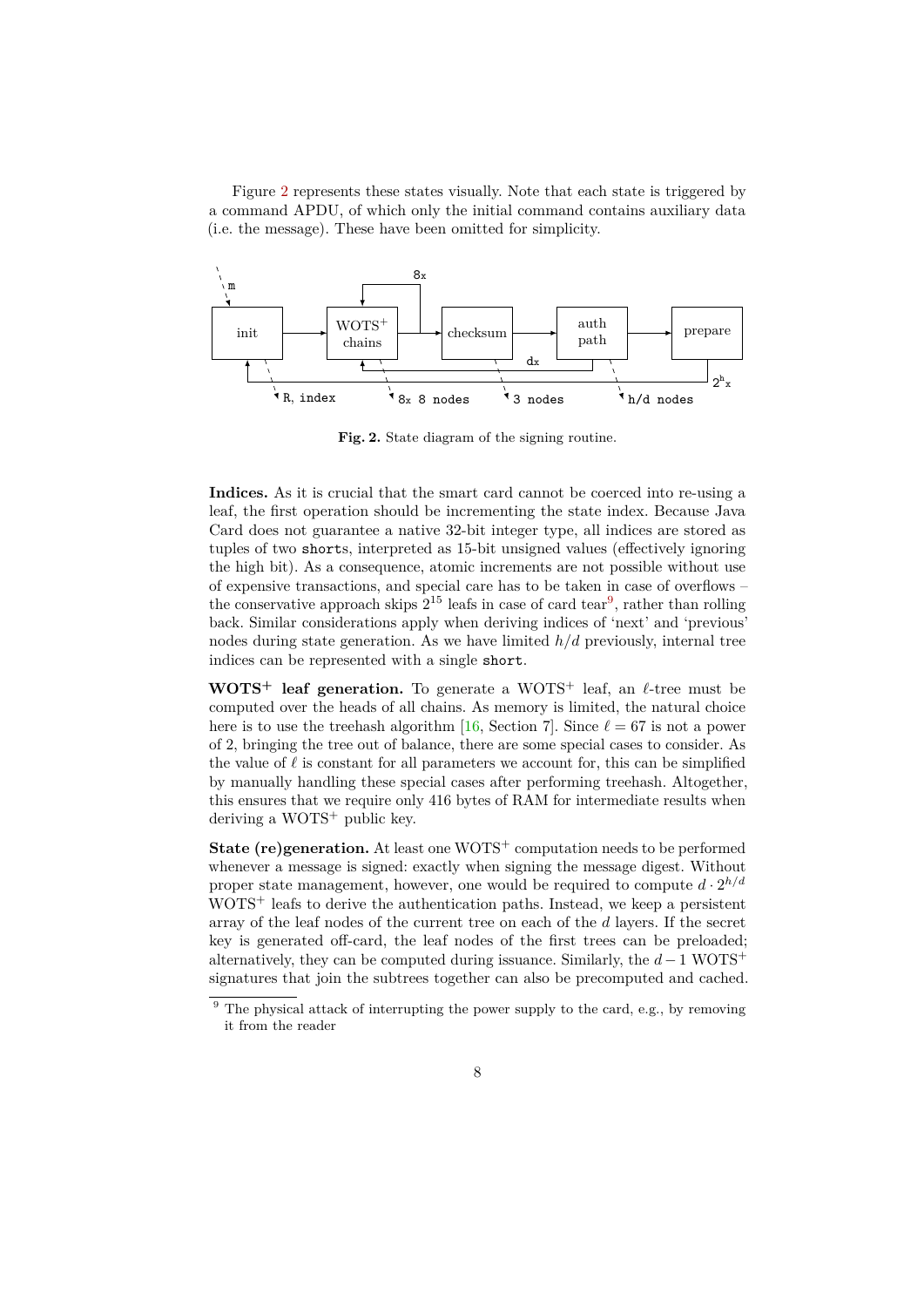<span id="page-8-2"></span>By keeping an additional array of such nodes and signatures for the 'next' tree on every layer<sup>[10](#page-8-0)</sup> and computing one new node whenever one is consumed, it can be easily seen that we are guaranteed to always have all leafs available before they are consumed. Note that this introduces an imbalance in signing time cost (as consuming indices that introduce new nodes on multiple layers adds linear leaf generation cost), but that this computation be performed *after* outputting a signature. Careful administration is required to guarantee that this is not neglected. Intuitively, one might consider decoupling the signing and preparation step, and allow the signature routine to effectively consume the nodes up to the point at which they were prepared. While this is certainly possible, the involved bookkeeping is more complicated than it may seem at first: memory requirements imply re-using arrays, the leafs currently in use cannot be overwritten, and the next layer of leafs needs to be completed precisely when switching to the next subtree. Verifying these conditions combines poorly with the convoluted arithmetic on tuples of shorts that represent indices.

### <span id="page-8-1"></span>**4.1 Hash functions**

Performance is dominated by the cost of a call to the chaining function in  $WOTS^+$ and the hash function in the binary trees. In essence, these functions consist of many applications of SHA-256 to small arrays of data (i.e. 32 to 128 bytes) and some xor operations. This is not a particularly common pattern of operations in traditional cryptography – a signature operation typically requires just one hash function call to digest the message, often negligible in the overall performance of the signing operation. Note also that there is significant cost associated with a single call to a hash function that is constant in the length of the input, likely representing the overhead of the function call, as shown in Table [1.](#page-9-1)

**AES-based hashing.** Instead of using a cryptographic hash function as a building block for the described functions, a block cipher can be used to construct a similar primitive using common constructions such as Davies-Meyer and Matyas-Meyer-Oseas (the latter being used in [\[6\]](#page-14-1)). Some care would need to be taken to transform these to a security level equivalent to the second pre-image resistance derived from SHA-256 in the context of  $XMSS<sup>MT</sup>$ . This would break compatibility with the RFC  $[10]$ , but in principle this is not unsurmountable.

Some Java Cards appear to be equipped with an AES implementation in hardware, speeding up its performance significantly. This is evidenced by an even larger unbalance between constant and variable costs: encrypting large blocks of data is only marginally more costly than smaller blocks, as shown in Table [2.](#page-9-2) The base cost of a single call to AES is still significant, however, putting the performance in the same ballpark as SHA-256 on short inputs. Note that these numbers cannot be directly compared to the cost of SHA-256 as listed in Table [1,](#page-9-1) as multiple iterations of AES would be required for one compression block.

<span id="page-8-0"></span> $^{\rm 10}$  This is only required on layers where there is still a 'next' tree, which is trivially false for the top-most tree.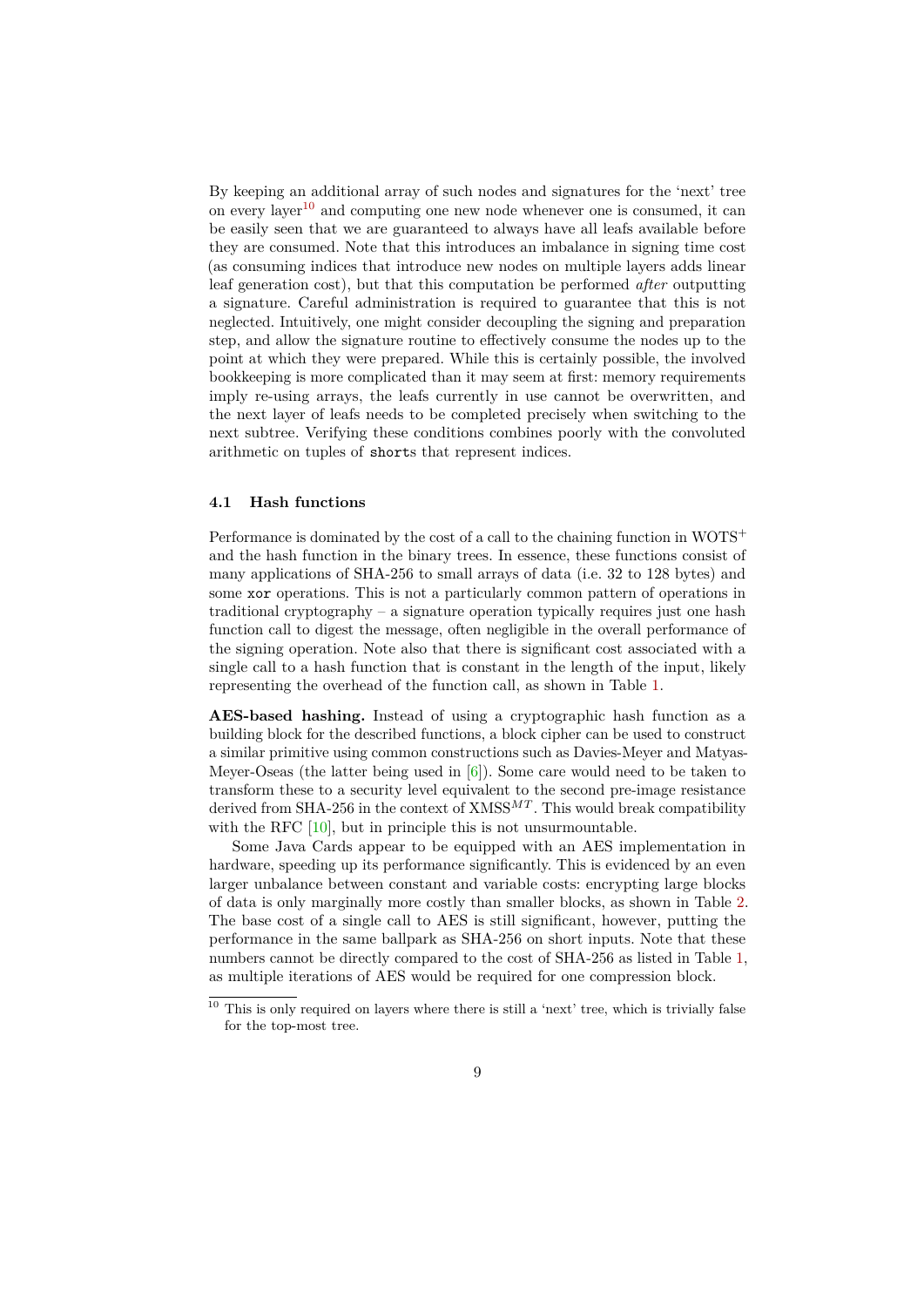<span id="page-9-1"></span>**Table 1.** 1000 iterations of SHA-256

| data (bytes)      | 32   | 64   | 128  | 256   |
|-------------------|------|------|------|-------|
| runtime (seconds) | 3.94 | 5.83 | 8.02 | 12.40 |

<span id="page-9-2"></span>**Table 2.** 1000 iterations of AES-128 in ECB mode

| data (bytes)      |      | 29   | 64   | 128  | 256  | 1024  |
|-------------------|------|------|------|------|------|-------|
| runtime (seconds) | 2.97 | 3.30 | 3.96 | 5.30 | 7.97 | 23.87 |

There is another avenue to explore when relying on AES as a primitive, as the Java Card API supports a range of modes of operation for AES. Combining this with the fact that we process a large amount of data at once suggests opportunities for parallel data streams; encrypting a large data stream using AES in ECB mode is functionally equivalent to performing independent AES encryption in parallel – under the same key. This last restriction is crucial, as a message-dependent block is used as key, ruling out precisely the constructions available to turn AES into a compression function. Other modes of operation suffer a similar faith. As a result, there is no clear way to exploit the available AES implementation for parallel data streams.

### <span id="page-9-0"></span>**4.2 Memory usage and benchmarks**

This section outlines the performance when running the applet on a Java Card. For this, we performed measurements and ran tests on NXP-produced JCOP cards, as well as a card of unclear origin (ICFabricator=0005). While this is somewhat indicative of relative performance, we note that measurements may vary wildly when comparing different cards by different manufacturers. Tables [1](#page-9-1) and [2](#page-9-2) give the individual benchmarks for the primitives on the cards we used.

For a  $WOTS^+$  signature operation with the parameters described in Section [2.1,](#page-2-1) we measure an average time of approximately 33 seconds. In the best case, the preparation step requires one  $WOTS^+$  key generation, which requires approximately a minute.

When we consider a realistic parameter set, where  $h = 20$  and  $d = 4$ , i.e. subtrees with 32 leaf nodes, we notice that the cost of authentication path generation starts to come into play. In particular, the access to nodes stored in persistent memory makes this more costly than a back-of-the-envelope computation would predict<sup>[11](#page-9-3)</sup>. For these parameters, a signature takes roughly 54 seconds in the best case: every 32nd signature adds an additional WOTS<sup>+</sup> signature generation, every  $256th$  signature adds two  $WOTS^+$  signatures, et cetera. Similarly, preparation takes 85 seconds in the best case. Varying to  $d = 5$  results in a slightly shorter

<span id="page-9-3"></span> $11$  A WOTS<sup>+</sup> signature costs 536 applications of the chaining function on average, versus 63 hash function calls in the tree.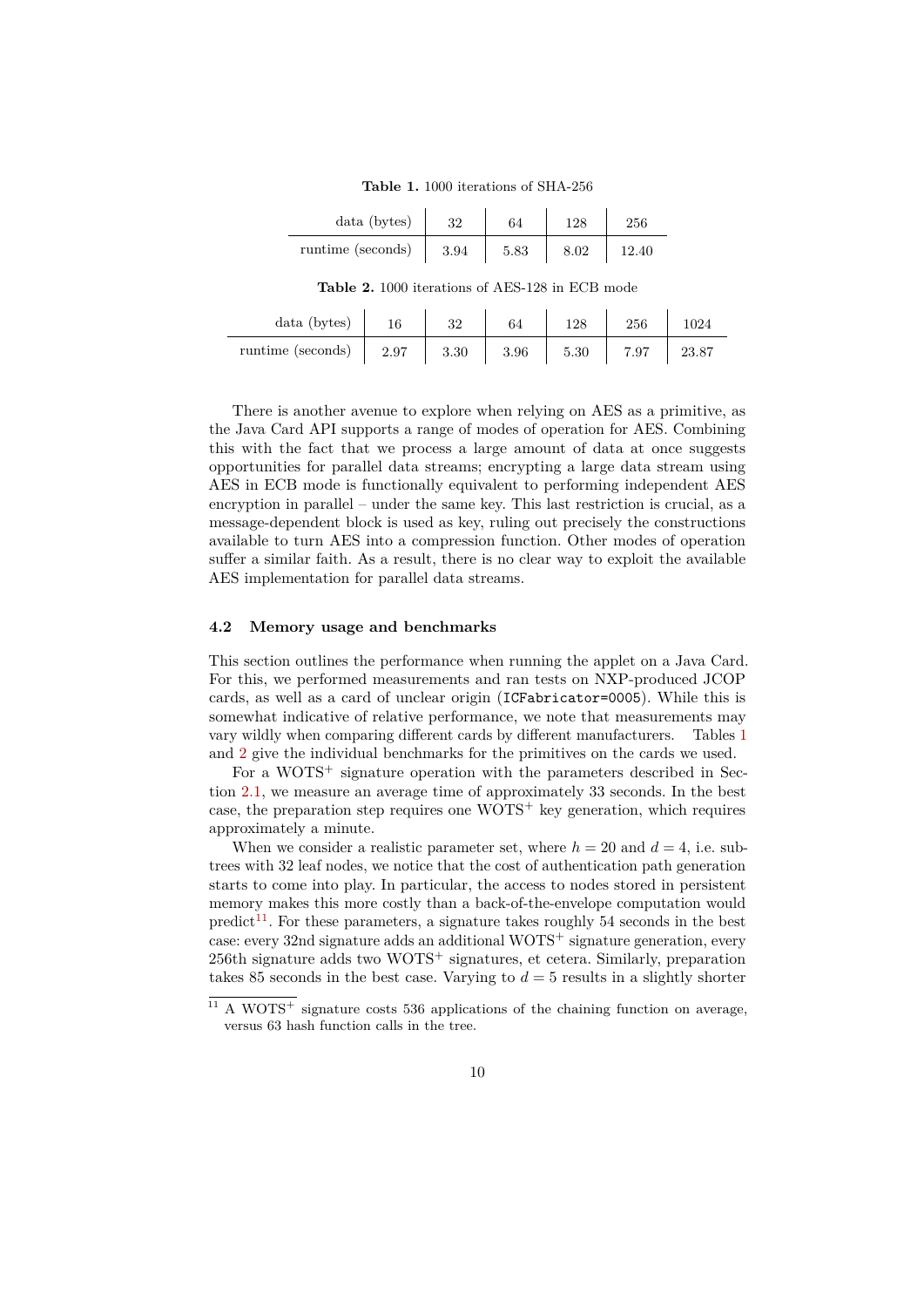<span id="page-10-3"></span>signing time, coming in at 50 seconds in the best case (but more frequently requires new  $WOTS^+$  signatures).

Besides a small number of bytes to store the keys and index, the requirements on persistent memory follow from the storage of  $WOTS^+$  signatures and leaf nodes:  $32 \cdot \ell \cdot (d-1)$  bytes for the WOTS<sup>+</sup> signatures, and  $32 \cdot (2 \cdot d-1) \cdot 2^{\frac{h}{d}}$  bytes for the leaf nodes. For  $d = 4$ , this comes down to  $6432 + 7168 = 13600 = 13.28$  KiB. Similarly, for  $d = 5$ , this adds up to  $8576 + 4608 = 13.18$  KiB. Note that increasing d also increases signature size by additional WOTS<sup>+</sup> signatures, but decreasing *d* while maintaining  $h = 20$  sharply increases the memory requirements for node storage, as well as the cost of (off-card) key generation.

Considering the signing states described in Section [4,](#page-6-0) in particular in Figure [2,](#page-7-0) it can be easily seen that the signature is output in stages as computation progresses. With the WOTS<sup>+</sup> chain computation taking up most of the computation, splitting this over eight APDUs levels out communication costs.

### <span id="page-10-0"></span>**5 Java Card API recommendations and considerations**

In the previous section, we touched upon several issues with implementing XMSS*MT* (and hash-based signatures in general) using the current Java Card API (i.e. version 3.0.5 or below). This section discusses potential extensions to improve support for hash-based signatures. In the past the Java Card API has been extended to support new cryptographic algorithms<sup>[12](#page-10-1)</sup>. If and when hashbased signatures become widely used in the future, one would expect extensions of the API for this, either as proprietary extensions of manufactures or ultimately as extensions of the standard.

An important design choice in such an API is the level of abstraction. One can opt for low-level methods providing more fine-grained (i.e. more primitive) operations, or for higher levels of abstractions, where the API methods provide bigger building blocks, or possibly even a complete signatures scheme<sup>[13](#page-10-2)</sup>. Below we present four alternatives with an increasing level of abstraction.

Generally speaking, a more fine-grained API is likely to be easier to implement for manufacturers and offers more flexibility to applet developers. On the other hand, higher level, more monolithic API methods make it easier for developers that are less versed in the relevant cryptography to make the correct choices, allow for faster implementation in hardware, and enable manufacturers to provide more comprehensive side-channel countermeasures. Also, an API implementation may need memory to record state between API calls and scratchpad memory to record temporary results. Given that transient memory is extremely scarce, it is not acceptable that API methods need large amounts of RAM.

<span id="page-10-1"></span>For example, version 3.0.5 introduces support for SAC/PACE [\[14,](#page-15-4)[3\]](#page-14-3), a protocol used in electronic passports.

<span id="page-10-2"></span><sup>&</sup>lt;sup>13</sup> For example, in the case of the PACE protocol, the choice has been made not to provide a generic API method for elliptic curve point addition, which would enable applet developers to implement PACE, but rather to provide more higher-level operations to directly provide PACE as primitive.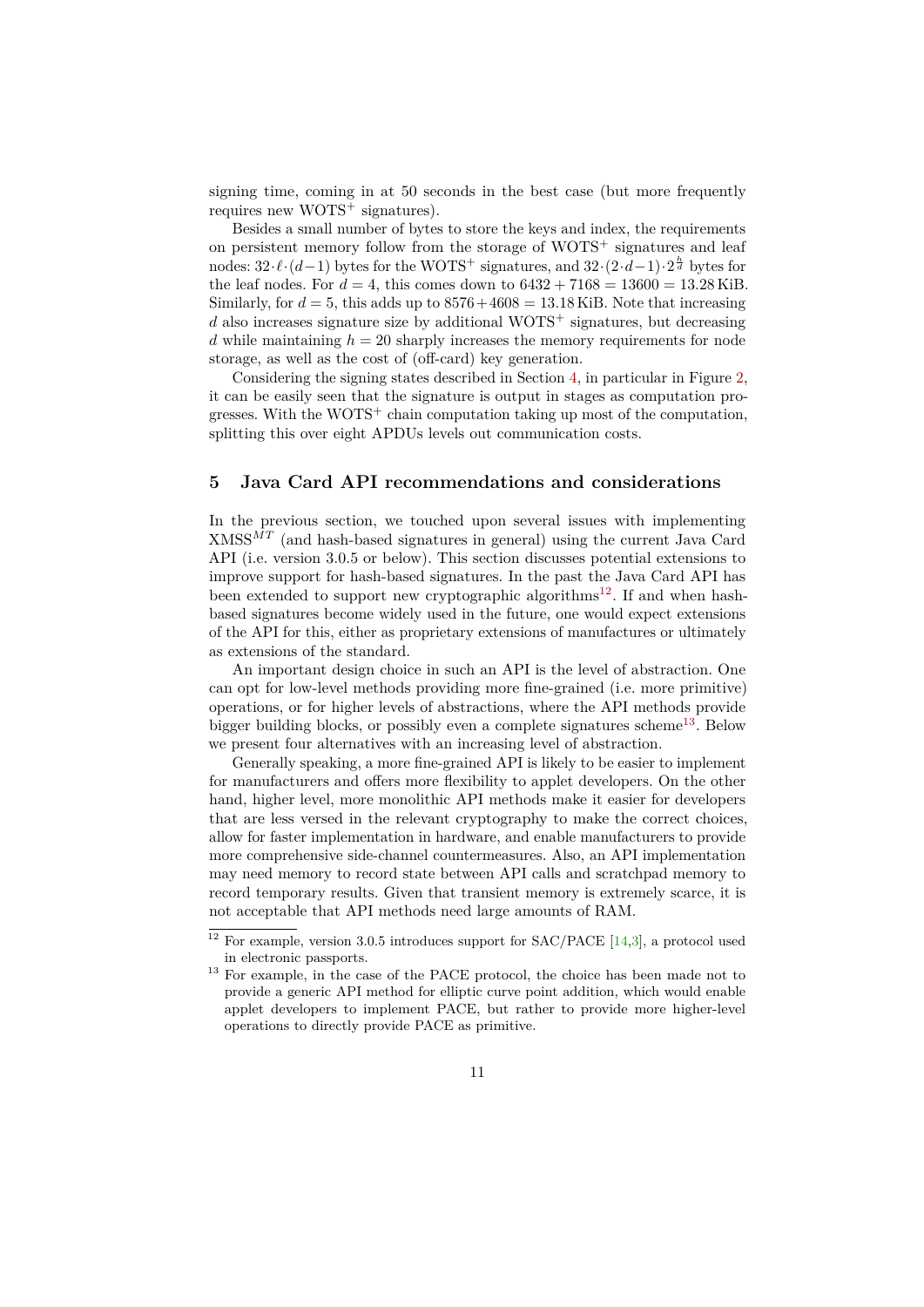Another factor to take into consideration when making an abstraction level trade-off is the fact that standardization efforts are still ongoing, and a high-level API leads to less agility to account for future scheme changes.

#### <span id="page-11-1"></span>**5.1 Parallel hashing**

Performance of hash-based signatures is completely dependent on the ability to efficiently compute many hash digests over small amounts of data. While this can be sped up by implementing the hash function in hardware, Section [4.1](#page-8-1) illustrates that this is only part of the solution. More critically, the execution time depends on being able to exploit the extreme levels of parallelism that are inherent to hash-based signatures. Here parallelism does not necessarily imply parallel execution, but rather independent parallel data streams.

The current interface to hash functions is provided in the form of the MessageDigest class. After instantiating an object for a specific digest function, say SHA-256, a user can add additional data by calling the update(byte[] inBuff, short inOffset, short inLength) method, and obtain the final digest by calling doFinal(byte[] inBuff, short inOffset, short inLength, byte[] outBuff, short outOffset).

We propose duals of these methods, following an almost identical API: updateParallel(byte[] inBuff, short inOffset, short inBlockLength, short numberOfBlocks), and doFinalParallel(byte[] inBuff, short inOffset, short inBlockLength, short numberOfBlocks, byte[] outBuff, short outOffset). Here, inBuff provides numberOfBlocks sequential inputs of inBlockLength bytes, and output is written to outBuff analogously.

Providing an inconsistent number of inputs (i.e. different numberOfBlocks) for update and doFinal calls could be treated as an error but it may be beneficial to instead fix the numberOfBlocks at the time of construction of the MessageDigest object. For hash-based signatures this decision is equivalent, as the relevant hash function calls all require arguments of the same form. Both options have serious effects on the underlying implementations, as these modifications suggest maintaining a (runtime-determined) number of intermediate hash function states. If this proves to be infeasible, a natural restriction would be to drop the parallel updateParallel method $14$ . While this reduces flexibility for the applet developer, in particular when memory is constrained and rearranging input is costly, this allows underlying hardware to sequentially process each instance of the hash function without maintaining a variable-length intermediate state in addition to the caller-provided input and output buffers. This does not contradict the goal of achieving a speedup through internal parallelism, as the majority of the cost can be attributed to the Java stack on top of the underlying implementation (see Section [4.1](#page-8-1) and [4.2\)](#page-9-0). As a result, implementations that would support a parallel update method would still likely opt for a sequential underlying hashing primitive to reduce area cost.

<span id="page-11-0"></span> $^{14}$  It is also possible to reach a similar invariance by fixing  $\texttt{numberOfBlocks},$  but this still requires multiple hash-function intermediate states in transient memory.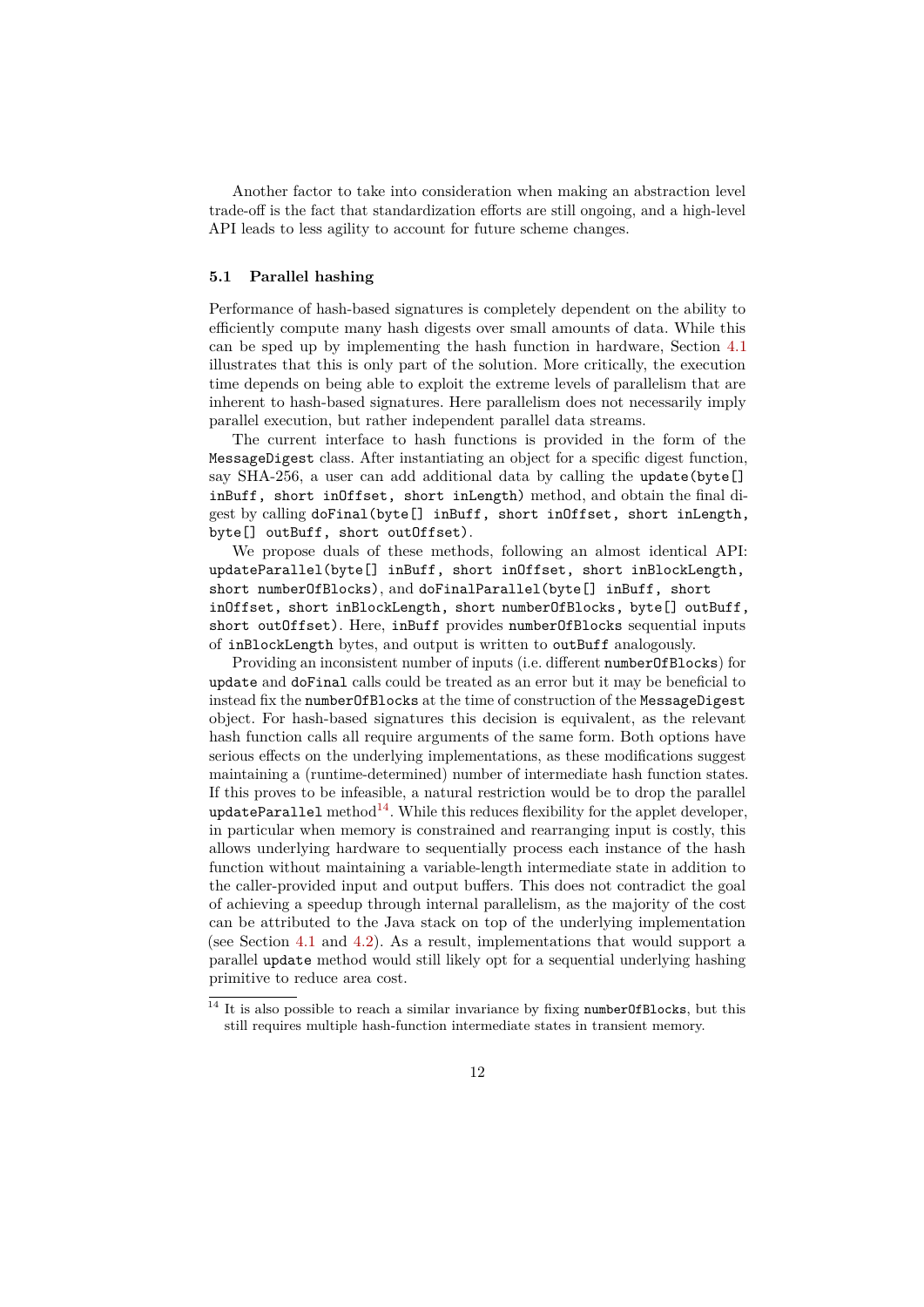### <span id="page-12-0"></span>**5.2 Complete WOTS<sup>+</sup> chains**

Rather than providing a narrow API that allows a developer to efficiently make use of the underlying hash function primitive, the parallelism can be made transparent to the implementer through a more abstract API: computing WOTS<sup>+</sup> chains and authentication paths.

In the  $WOTS^+$  chains, there is a lot of opportunity for shared execution. Besides the natural 'horizontal' parallelism across many chains (which would be the primary candidate for optimizations discussed in the previous subsection, [5.1\)](#page-11-1), there is potential gain in coupling the 'vertical' computations that take place during WOTS<sup>+</sup> public key and signature generation. On top of the benefits achieved from only passing through the Java stack once, rather than repeatedly for every application of the chaining function, the input to many of the underlying SHA-256 compression function calls overlaps significantly. In particular, for a single  $WOTS^{+}$  key pair, the input to the first compression call is completely identical across all  $16 \cdot 67 = 1072$  calls of the chaining function. Note that this is a consequence of the specific instantiation of the compression function in XMSS*MT* as defined in [\[10\]](#page-15-2), however, and does not immediately carry over to other function designs (in particular, the SPHINCS+ proposal [\[1\]](#page-14-7) to the NIST standardization project [\[17\]](#page-15-0) does not benefit from this).

Such an API goes beyond a straight-forward parameter for the hash function specifying the number of iterations, as the iterated function is not simply SHA-256, but rather the address- and key-aware chaining function. Furthermore, to make it effective for  $WOTS^+$  signature generation, it would require specifying the length of each individual chain, as well as a variable number of chains (as an entire WOTS<sup>+</sup> signature will likely not fit in RAM on most Java Cards).

This middle ground between abstracting away the parallelism of the hash functions but still requiring (or, indeed, allowing) the developer to puzzle together the pieces has its upsides, but is clearly not without added complexities. We stress that the API of such a hybrid solution needs to be carefully thought through to be sufficiently fine-grained to provide a benefit over an all-in-one API (as described later, in Section [5.4\)](#page-13-0), yet convenient to use so that it actually reduces boilerplate code and development overhead when compared to a more straight-forward parallel hashing API.

## **5.3 WOTS<sup>+</sup> nodes and hash trees**

Another unit of abstraction is a hash tree. In  $XMSS^{MT}$ , there are two specific instances of hash trees: the tree in XMSS, and the  $\ell$ -tree in the WOTS<sup>+</sup> nodes.

The computation of  $WOTS^+$  nodes can be hidden behind an API with relative ease. Given its position in the hypertree and the secret seed, the only relevant output is the root node of the  $\ell$ -tree, easily fitting a single APDU (and thus appropriate as the result of a single function call). We note that in the SPHINCS+ proposal,  $\ell$ -trees have been eliminated altogether. It is not inconceivable that future updates to XMSS will include the same change.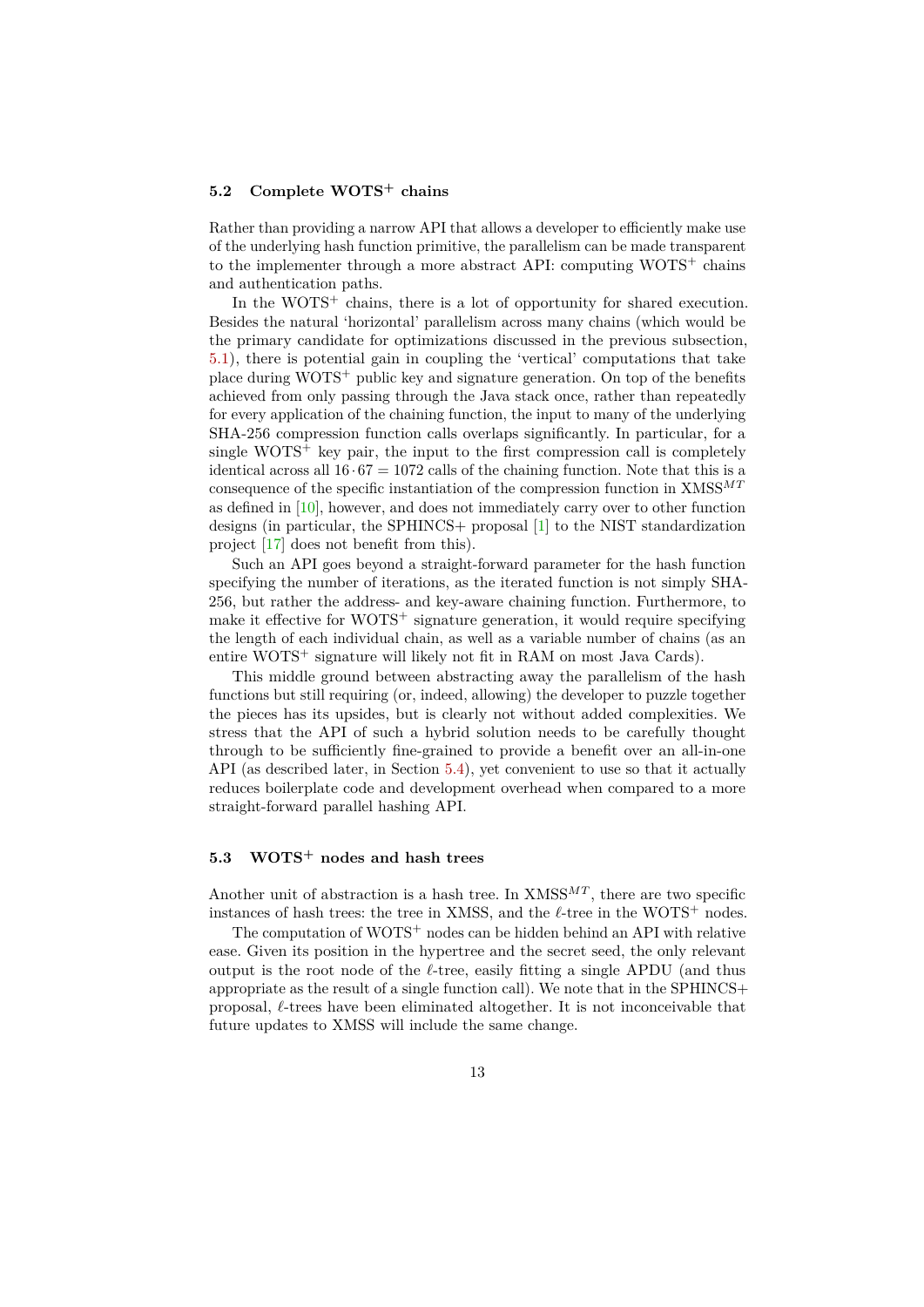<span id="page-13-1"></span>Abstracting the hash trees in the hypertree behind a single function is somewhat more complicated. The reason for this is twofold. First and foremost, preventing recomputation of such trees is crucial to make XMSS*MT* practical, which implies carefully maintaining a state (either by storing leaf nodes, as is done in the current implementation, or through more involved tree traversal techniques [\[5\]](#page-14-2)). This introduces a time/memory trade-off that strongly depends on the parameter choice – allowing more flexibility in terms of tree height and multi-tree depth significantly increases complexity of the underlying implementation. Secondly, as the relevant output comes in the form of an authentication path of multiple nodes, APDU size (and thus state machine management) becomes relevant as soon as  $h > 8$ .

Conversely, there is much to gain in terms of simplicity for the user if this is abstracted, as this prevents the users from having to re-implement the treehash algorithm and make complex state management decisions. We argue that this is a crucial requirement for non-expert usage.

# <span id="page-13-0"></span>**5.4 Complete XMSS***MT* **signatures**

At the end of the spectrum, we consider an API that abstracts away as much of the scheme's internals as possible. Intuitively this matches the current approach of the Java Card API for public-key primitives; given a parameterized and keyed object and a message, there is a single API call that produces a signature. To allow for longer messages, an update mechanism is available similar to how message digests work (see Section [5.1\)](#page-11-1). Crucially, this is made possible by the small size of signatures; for typical parameters, the resulting signature easily fits in RAM and even in a single output APDU.

When considering the multiple kilobytes of a typical  $XMSS^{MT}$  signature, such an API suggests writing the signature to persistent memory. This requires additional EEPROM/Flash and adds the extra cost of slow memory access. However, this is likely to compare favorably when considering the potential for performance improvement by implementing the entire scheme natively.

Alternatively, the API could be split up in a similar way as is done in this implementation; we refer to the states described in Figure [2](#page-7-0) – each state could represent an API call. This would still require the applet developer to implement the state machine, but makes conversion to output APDUs more natural.

Perhaps the most compelling argument for this high-level API is usability for applet developers.  $XMSS^{MT}$ , and tree traversal in general, is administratively notoriously tedious, and wrongly managing indices can easily lead to degraded security. In particular, a high-level API is required to properly abstract the state preparation step, as this would otherwise heavily depend on implementation choices (i.e. what part of the state is cached, and how it is iterated). Ease of use should not be underestimated as a critical factor towards adoption in real-world applications.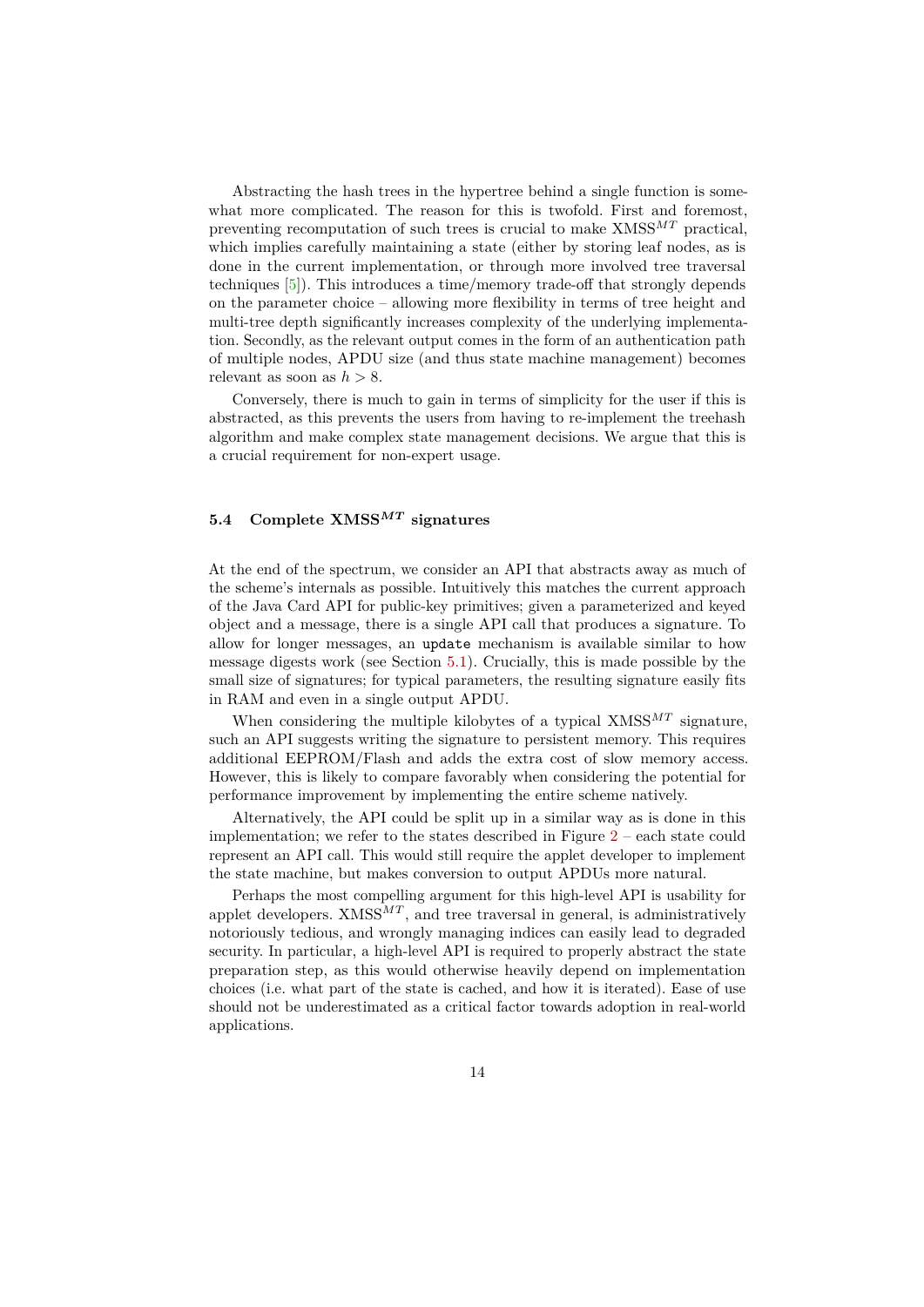#### <span id="page-14-8"></span>**5.5 Side-channel countermeasures**

Smart cards are a common target for physical attacks. To remedy this, manufacturers commonly implement a wide variety of platform-specific countermeasures. An API that abstracts away the usage of secret data is paramount for this to be effective. This requirement aligns well with the considerations of the rest of this section when considering the simplicity of the API exposed to the applet developer: a fine-grained API that requires the developer to implement the overarching scheme creates many potential pitfalls. To illustrate, the current lack of API required us to abuse the AESKey object to store sensitive key material in EEPROM, extracting it into RAM before use (although more recent versions of Java Card provide the SensitiveArray class for this purpose). Similarly, without API support, the expanded WOTS<sup>+</sup> seeds live plainly in transient memory. While in general hash-based signatures have a history of robustness against side-channel attacks, it is precisely this usage of the PRF that has recently been under scrutiny [\[15\]](#page-15-11).

# **References**

- <span id="page-14-7"></span>1. Daniel J. Bernstein, Christoph Dobraunig, Maria Eichlseder, Scott Fluhrer, Stefan-Lukas Gazdag, Andreas Hülsing, Panos Kampanakis, Stefan Kölbl, Tanja Lange, Martin M. Lauridsen, Florian Mendel, Ruben Niederhagen, Christian Rechberger, Joost Rijneveld, and Peter Schwabe. SPHINCS+. Submission to NIST's postquantum crypto standardization project, 2017. <https://sphincs.org>. [13](#page-12-0)
- <span id="page-14-5"></span>2. Guido Bertoni, Joan Daemen, Michaël Peeters, and Gilles Van Assche. The Keccak reference, January 2011. <http://keccak.noekeon.org/>. [4](#page-3-2)
- <span id="page-14-3"></span>3. Advanced Security Mechanisms for Machine Readable Travel Documents and eIDAS Token. Technical Report TR-03110, German Federal Office for Information Security (BSI), 2015. Version 2.20. [2,](#page-1-2) [11](#page-10-3)
- <span id="page-14-4"></span>4. Johannes Buchmann, Erik Dahmen, and Andreas Hülsing. XMSS - a practical forward secure signature scheme based on minimal security assumptions. In Bo-Yin Yang, editor, *Post-Quantum Cryptography*, volume 7071 of *LNCS*, pages 117–129. Springer, 2011. <https://eprint.iacr.org/2011/484>. [4](#page-3-2)
- <span id="page-14-2"></span>5. Johannes Buchmann, Erik Dahmen, and Michael Schneider. Merkle tree traversal revisited. In Johannes Buchmann and Jintai Ding, editors, *Post-Quantum Cryptography*, volume 5299 of *LNCS*, pages 63–78. Springer, 2018. [https://www.cdc.](https://www.cdc.informatik.tu-darmstadt.de/reports/reports/AuthPath.pdf) [informatik.tu-darmstadt.de/reports/reports/AuthPath.pdf](https://www.cdc.informatik.tu-darmstadt.de/reports/reports/AuthPath.pdf). [2,](#page-1-2) [5,](#page-4-1) [14](#page-13-1)
- <span id="page-14-1"></span>6. Christoph Busold, Johannes Buchmann, and Andreas Hülsing. Forward secure signatures on smart cards. In Lars R. Knudsen and Huapeng Wu, editors, *Selected Areas in Cryptography – SAC 2012*, volume 7707 of *LNCS*, pages 66–80. Springer, 2013. <https://huelsing.files.wordpress.com/2013/05/xmss-smart.pdf>. [2,](#page-1-2) [5,](#page-4-1) [9](#page-8-2)
- <span id="page-14-0"></span>7. Eurosmart. Digital security industry to pass the 10 billion mark in 2018 for worldwide shipments of secure elements. Press Release, 2017. [http://www.eurosmart.](http://www.eurosmart.com/news-publications/press-release/296) [com/news-publications/press-release/296](http://www.eurosmart.com/news-publications/press-release/296). [2](#page-1-2)
- <span id="page-14-6"></span>8. Java Card Forum. About the JCF, 2018. <https://javacardforum.com>, accessed 2018-03-12. [6](#page-5-2)